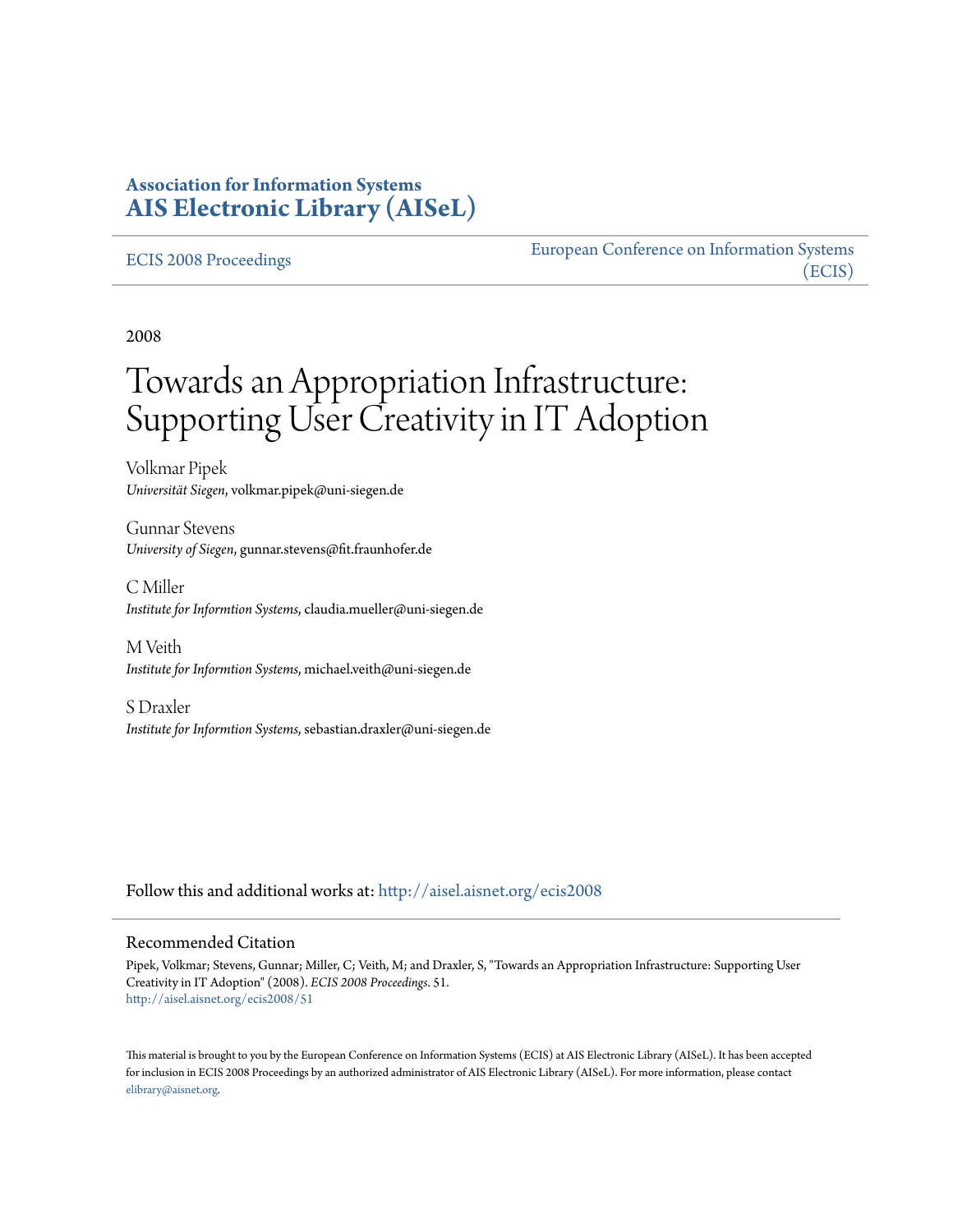# **Towards an Appropriation Infrastructure: Supporting user creativity in IT adoption**

- Pipek, Volkmar, Institute for Informtion Systems/FB 5, University of Siegen, 57068 Siegen, volkmar.pipek@uni-siegen.de
- Stevens, Gunnar, Fraunhofer-FIT, Schloss Birlinghofen, 53414 St. Augustin, Germany, gunnar.stevens@fit.fraunhofer.de
- Müller, Claudia, Institute for Informtion Systems/FB 5, University of Siegen, 57068 Siegen, claudia.mueller@uni-siegen.de
- Veith, Michael, Institute for Informtion Systems/FB 5, University of Siegen, 57068 Siegen, michael.veith@uni-siegen.de
- Draxler, Sebastian, Institute for Informtion Systems/FB 5, University of Siegen, 57068 Siegen, sebastian.draxler@uni-siegen.de

#### Abstract

*Research on the adoption of information systems (IS) often stated technology as a fixed entity. Following the 'practical turn' in IS we argue that information technology artefacts are mainly 'cultural artefacts', which are shaped in a social process of appropriation where software usage is accompanied by processes of interpretation, negotiation or change in organizations. We elaborate on a (neo-)Marxian interpretation of appropriation from a design-oriented perspective in order to investigate the possibilities of technological support of activities of appropriation work. To capture the different facets of appropriation, we combine theoretical concepts of social capital and activity-based learning. With the help of this theoretical orientation, we systemize empirical evidence from several research projects in order to detect recurring patterns. We use these patterns to develop a generic architecture for actively supporting the social activity of appropriating the cultural artefact in context of its usage.*

*Keywords: IT adoption, appropriation of technology, socio-cultural factors, social capital, appropriation support*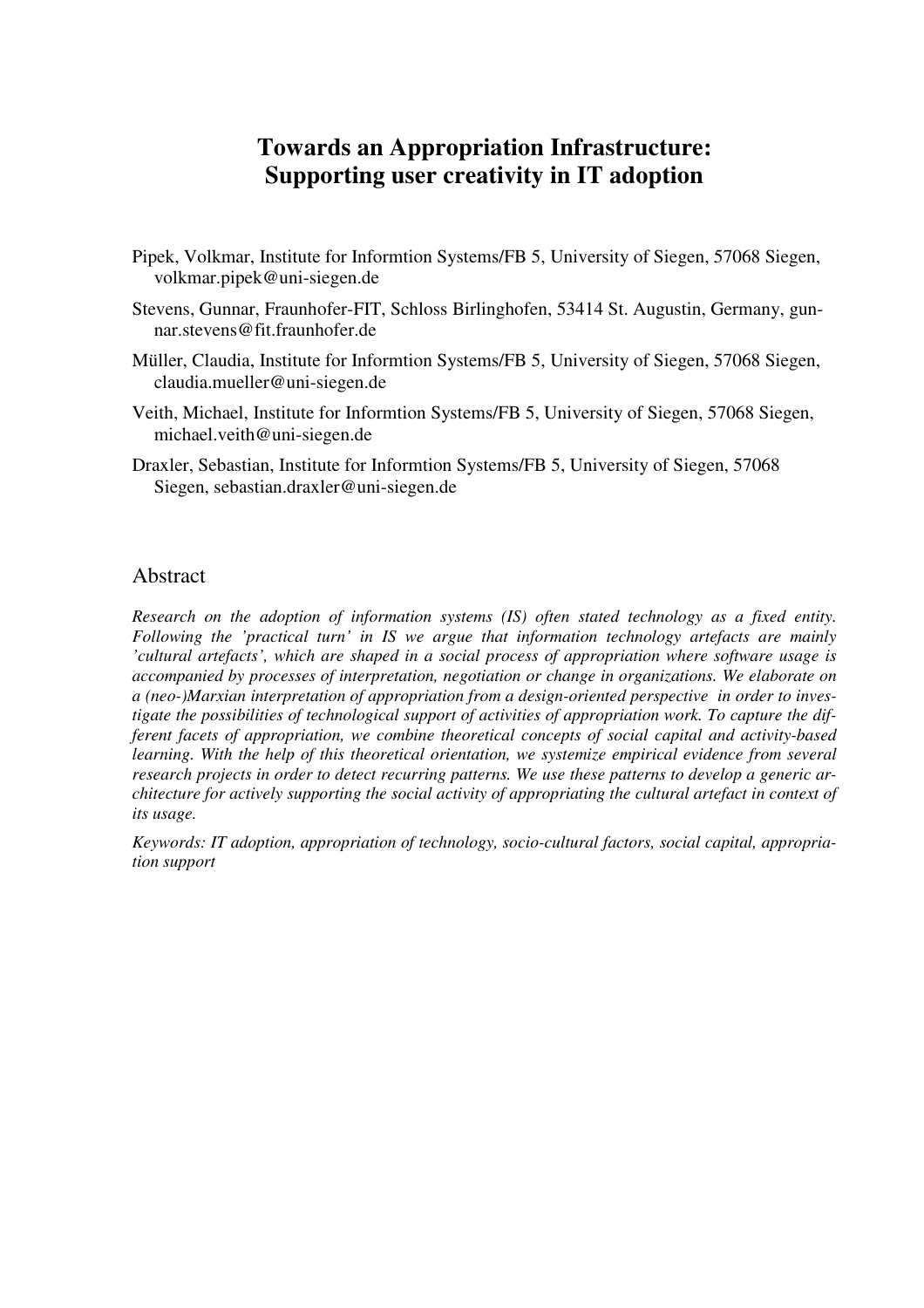## **1 INTRODUCTION**

*"Although diffusion research has made numerous important contributions to our understanding of human behaviour change, its potential would be even greater were it not for shortcoming and biases happened [since the diffusion paradigm was original formulated in the 1940s]"* (Rogers 1995, p. 99)

This paper presents a theoretical reflection of our research on practices of technology adaption. In various ethnographically oriented action research projects we often observed phenomena of creative sensemaking (Weick 1995), of situated (re-)invention and the emerging and diffusion of new practices. Technology does not come "as it is" (Wulf and Rohde 1995; Pipek and Wulf 1999, Pipek 2005), but it is an 'cultural artefact' (du Gay et al. 1997) which will be shaped and further developed in a social process of appropriation in its appearance as well as in its interaction with the context of use.

In particular, we observed that for the diffusion and adoption of new practices, social networks and individual attitudes play an important role. Studying the diffusion, transfer, and implementation of information technology, a considerable number of research in IS (Kautz and Pries-Heje 1996), often refer to the elaborated diffusion of innovation theory (DOI) (Rogers 1995). The DOI is a positivist approach based on mathematical modulation of an innovation diffusion process and a set of hypothesis about the relationship of causal dependencies. The hypothesis presents the empirical part of the DOI, validated by an enormous number of quantitative studies.

At the first glance DOI is an attractive candidate grounding our empirical work, as it is an elaborated and validated theory, addressing some aspects of the observed phenomena. But we should care about the fact, that DOI based on simplifying assumptions, leading to specific shortcoming and biases in the theory (cf. Rogers 1995, p. 99). To state that DOI has limitations is no crucial point, but we have to figure out 'what's wrong' (Lyytinen and Damsgaard 2001) in respect to a particular research interest.

In order to uncover the biases of DOI, it is helpful to consider that the chosen modulation of DOI has been worked out from a change agent perspective, where the change agent, as an outsider, wants to introduce a fixed and isolated entity (e.g. a new technology or any other kind of innovation) into a foreign social system. In our own studies about the adoption and diffusion of groupware technologies (Wulf and Rohde 1995; Pipek and Wulf 1999, Toerpel et al. 2003, Pipek 2005)) we observed a number of phenomena like creative sensemaking, situated (re-)invention of usages and the emergence and diffusion of new practices within an organization, all of which can only be marginally expressed in the vocabulary of the DOI (see also Rogers 1995 pp. 100, pp. 174 and pp. 364 where he discusses the shortcomings of DOI in terms of sense-making, re-invention and de-centralized innovation systems). Our experiences call for an alternative theoretical position, which allows to complement the 'implementation' perspective of IT designers with an 'appropriation' perspective that accounts for the creative activities in the application fields that help establishing a technology usage, and which we believe to have found in the dialectical thinking of Marx and his use of 'appropriation' (Toerpel et al. 2003). In contrast to the notion of the term 'adoption', the term 'appropriation' (cf.: Poole and DeSanctis 1989; du Gay et al. 1997; Dourish 2003; Pipek 2005) or 'enactment' (cf.: Orlikowski 2000 ; Boudreau and Robey 2005) describes processes of bringing technologies into use, where meaning is constructed in and through practice. In particular, in their first work on the Adaptive Structuration Theory (AST), Poole and DeSanctis (1989) discuss the relationship between AST and the Marxian idea of appropriation. We tie our work in this interpretation of Marx, but going back to the Marxian origin of appropriation, practice and culture and also studying the reception of Marx in Psychology (e.g. Engestrom 1987), Sociology (e.g. Bourdieu 1972) and Cultural Studies (e.g. du Gay et al. 1997), we become aware of the different facets of Marxian philosophy. To develop a research perspective on the growth and diffusion of practices related to the use of information system, the term of 'appropriation' can play the role of a generative metaphor (Agre 1997), as it includes these different facets of the Marxian work as connotations.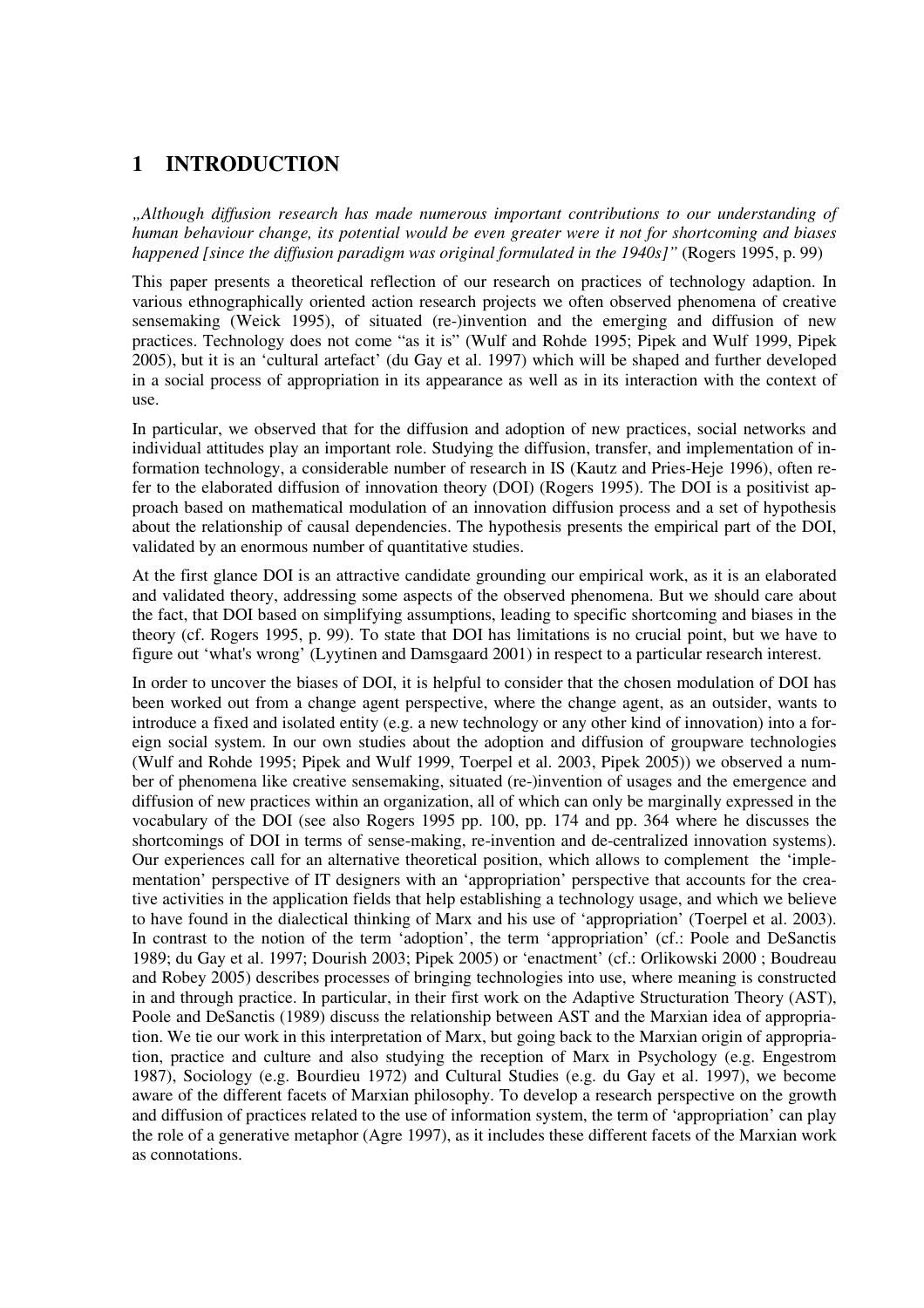In section 2, we elaborate this appropriation perspective based on a phenomenological approach where not the formulation of predictive causal relationships is in our focus, but the development of a terminological framework structuring the phenomena. The developed framework is integrating the different facets in a coherent manner. For a bird's eve view, we are applying Bourdieu's (1972) concept of *Social Capital* as framework to characterize different scenarios of actor networks, which where analytically constituted by the appropriation of the 'cultural artefact'. With an actors view, we tackle the question of appropriation support and examinate how the activity of appropriation works from the Marxian learning perspective of the Cultural Historical Activity Theory (Engestrom 1987).

In section 3 we discuss the practical consequences: On the first level, we demonstrate the viability on an analytical level, illustrating on four examples of our research work that our theoretical understanding can be used as a framework to classify the appropriation context as well as means used for appropriation support. Here the framework helps to see patterns in activity of appropriation work. Towards an Appropriation Infrastructure, at the end we interpret our work from a Design Science perspective (Hevner et al. 2004), presenting a set of fundamental requirements for software-technical infrastructure supporting appropriation work.

## **2 APPROPRIATION WORK AS A SOCIAL ACTIVITY**

Earlier research resulted in different characterizations of appropriation. E.g. in (DeSanctis and Poole 1994) as well as in (Orlikowski and Robey 1991) appropriation is a construct used to explain the diverse, but also restricted ways to use information technology. In their model users appropriate the 'structures' inscribed in technologies. (Dourish 2003) sees appropriation as similar to customisation, but as "concerning the adoption patterns of technology and the transformation of practice at a deeper level". (Pipek 2005) focussed on appropriation activities that constitute the sensemaking processes around information technologies, seeing appropriation as a collaborative effort of users to make sense of technology in the context of their personal and work affairs.

We think that a Marxian understanding of appropriation work as a social activity provides an elaborated theoretical foundation to capture the different facets of phenomena of appropriation. DeSanctis and Poole  $(1989)^1$  relate their consideration of 'appropriation' to Marxian dialectical materialism: "The concept of appropriation goes back to the  $19<sup>th</sup>$  century philosophers Hegel and Marx. [...] For Marx, who emphasized the productive and self-constructing nature of humanity, the concept of appropriation was the key that unlocked the nature of subject-object relationship" (Poole and DeSanctis 1989, p. 150).

By Marx, self-constructing nature of humanity has a synchronic dimension – where practice is shaped by the existing material and social conditions and a diachronic dimension – where practice is grounded in history and history is made by practices.

In this constitution of practice, 'appropriation' appears in the work of Marx in the discussion of the alienation of work and is related to the dialectical relationship of 'power' (Kraft) and 'needs' (Bedürfnis) and its objectified counterpart of production and consumption. Marx distinguishes between 'natural' needs representing a kind of deficit and 'species' needs representing a kind of passion. In particular, the 'species' needs can be progressively growing – not only in quantity, but in quality in the dialectical process of objectification and appropriation: "Production not only provides the material to satisfy a need but it also provides the need for the material […] Hence production produces consumption […] Similarly, consumption produces the *predisposition* of the producer by positing him as a purposive requirement" (Marx 1972, p. 624). Appropriation is then related to the growth of needs (Bedürfnisentwicklung) and linked to the historical distribution of work, wealth and power.

<sup>&</sup>lt;sup>1</sup> The original formulation of the Adaptive Structuration Theory borrows the term 'appropriation' from Marx (cf.: Poole and DeSanctis 1989).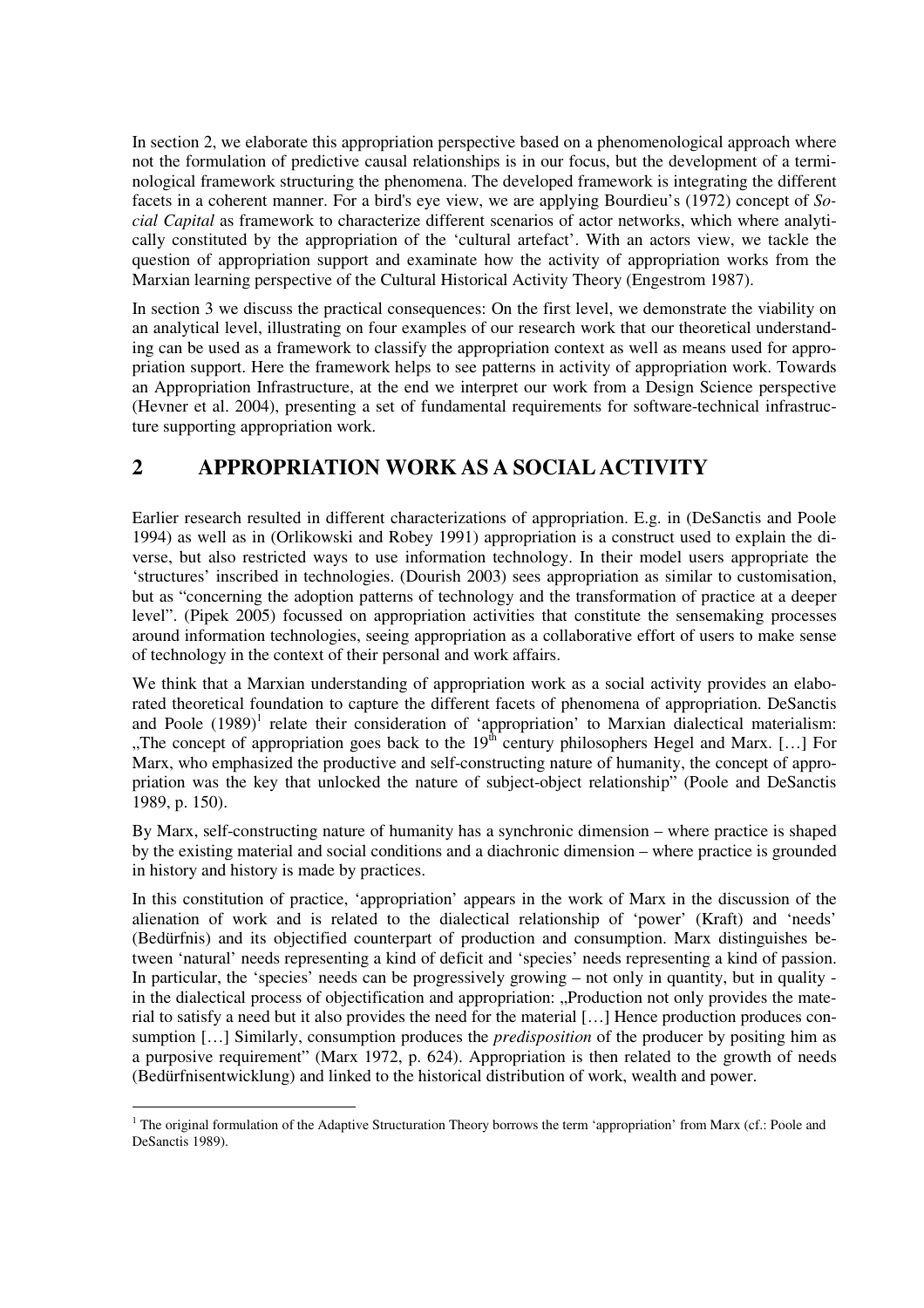Sensemaking of a cultural artefact (du Gay et al. 1997) is an ongoing process where the socialtechnical condition plays a critical role. In addition, the subject and its life-world ("Lebenswelt") plays a critical role in the process of appropriation, but appropriation cannot be reduced to a mental operation of an individual because (in the Marxian conception) the subject and its needs are socially mediated by the community. Similarly, learning is primary not a mental operation, but connected to a social dynamic of internalisation and externalisation (Leont'ev 1978).

We see that sociality and learning are important facets on appropriation. Both, sociality and learning are also an integral part of the DOI. These can be interpreted as fundamentals of the phenomena of practice evolution. A closer examination of DOI reveals that its understanding of sociality and learning is related to 'information' as an paradigmatic term (Kuhn 1970) which structured the studied phenomena around the information network and process metaphor. E.g. it perceives the social level of diffusion as "the process by which an innovation is communication through certain channels over time among members of a social system"(Rogers 1995, p. 5). On an individual level the adoption of technology is perceived as learning process which refers to "an information-seeking and informationprocessing activity in which an individual obtains information in order to decrease uncertainty about the innovation" (Rogers 1995, p. 20). But as mentioned above through the conception, it is difficult to express in DOI the phenomena of creative sense-making and (re-)invention in and through practice. In the next sections we want to develop a different understanding of sociality and learning is grounded in 'practice' as the paradigmatic term.<sup>2</sup> This means, that not information flow and processing constitute the center of the theorectical reflection, but practice as an embodied, materially interwoven social activity, centrally organized around shared practical understanding (Schatzki et al. 2001). In order to reflect on the structural aspect of appropriation as a practice, we adapt the neo-Marxian concept of Social Capital as the analytical lens studying the social-technical facet of appropriation. Additionally, we adapt neo-Marxian learning theoretical concepts to study the evolutionary facets of appropriation.

#### **2.1 Socio-technically induced user ties**

To understand the social aspect of appropriation we refer to the concept to Bourdieu's conception of *Social capital*. Bourdieu (1972) used the term *Social capital* as an theoretical category to understand reproduction processes in social systems. The concept of *Social capital* can be used as framework for understanding these informal structures of social networks. (Huysman and Wulf 2005, p. 85) understand social capital as *"networked ties of goodwill, mutual support, shared language, shared norms, social trust, and a sense of mutual obligation that people can derive value from."*

The social capital research approach provides a focus on the quality of social relationships, including mutual trust, mistrust, reciprocity and acknowledgement as well as on existing interaction patterns, offers an important concept to understand appropriation as a collective process. In addition, taking the materialistic position seriously, we should not understand social ties in isolated terms, but as an element of the dialectics of practice, which is also shaped by the material possibilities and the logic of the work.

Applying the concept of the social capital studying social ties in context of the appropriation of products, we should start to examinate the division of labor in software production in the current society. In particular, mass production produces also two different types of social ties in respect to the quality of social capital. In a second step, we should examine practices in more detail. Taken the structure of work and the role of the technical infrastructure into account, it is possible to differentiate the user ties on a more fine grained level. Based on this examination, we achieve a framework that differentiates between four different forms of of adoption ties in practice (Pipek 2005).

 $2$  Primary, the 'practice turn' (Schatzki et al. 2001) presents a theoretical shift in the constitutional perception of the phenomena. But the 'practice turn' often goes along with a methodological shift from a quantitative to a qualitative stance. The main motivation for the methodological shift is that practice theories perceive practice as dynamically evolving.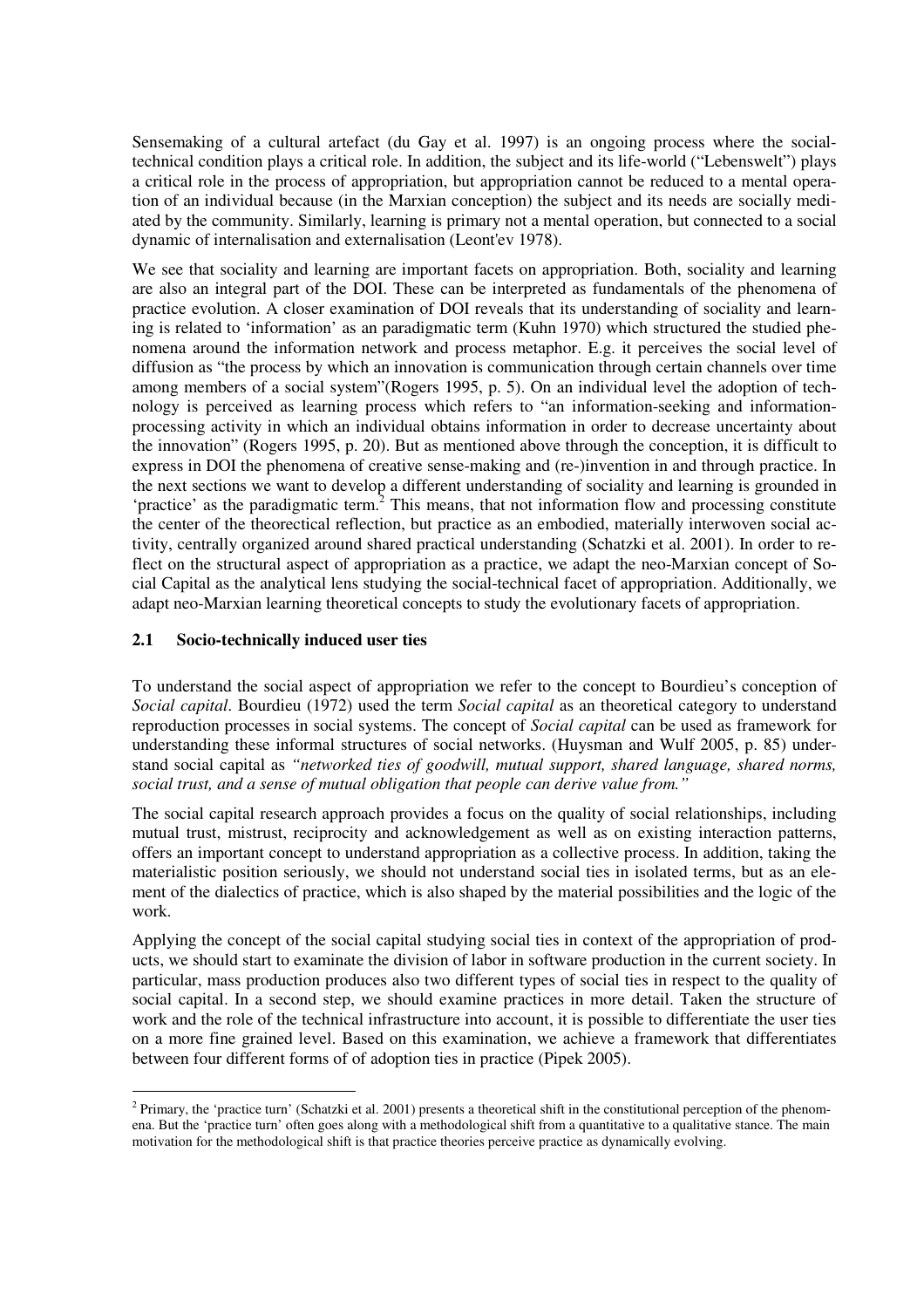*Shared-Use-Scenario* (Ties of adaptation based upon a shared interest in using tools): In modern societies users and producers do not share a common practice or belongs to the same culture. The communications between both groups are normally asymmetric, mediated by mass media (e.g. commercials) or by supplied materials (documents and tutorials) from the producer. The social ties between both groups are typical low. In the case of complex and advanced technology, users do not necessarily perceive the supplied materials as very helpful (cf. Stevens and Wiedenhöfer 2006). In the two-way communication model, DOI stressed out the importance of local social network for the adoption of technology as it posits a higher social capital (cf. Rogers, 1995).

But besides the local social network, another important social group is constituted through the mass production, which we can be understood as a "Community of Interest" regarding tool-usage. In this case, the mutual interest in a tool and its usage serves as basis for the tie. With the help of discussion forums and news groups dealing with a certain tool and its usage, a manifestation as well as a means to support this "Community of Interest" can emerge, in which also other types of appropriation work (beyond technological adaptation, e.g. more directed to sensemaking) can become the subject of discussion.

*Shared-Context-Scenario* (Ties of adaptation based upon a shared working context): When working on tasks in the same organizational environment, a tie emerges that is not only shaped by mutual tool usage, but also by coordinated work flows and usage conventions established in that environment. In this scenario the evolution of technology usage is often embedded in the reproduction process of the shared practice shaped by the implicit requirements which may occur regarding tool usage (e.g. accordance with program versions, same formatting instructions) that have to be respected by all actors. The formation of the cultural artefact happens often in a silent manner, only becoming visible in the case of a breakdown situation where a different appropriation of an application of one actor can influence the work of the other users.

To counteract this effect, technological support regarding cooperative adaptation and collaborative appropriation is necessary (e.g. by supporting shared tool configuration and maintenance, or by providing explicitly negotiated use patterns). In practice, we observed that individuals also carry out adaptations and distribute them to be used by the entire group.

*Shared-Tool-Scenario* (Ties of adaptation based upon a shared tool): The ties get more obvious and to a certain extent tighter when different users actually share the same software tool (e.g. a Groupware system). In contrast to the shared-context scenario, this scenario holds strong dependencies between configuration activities of the shared tool and shows direct effects of the adaptation of one user's software configuration on other users. For example, when using groupware tools, situations emerge in which, because of technical reasons, only one form of configuration applies to the user group. Because of a strong interdependency on the technical level, new requirements on the adaptation of the artifact's develop, e.g. with regard to explicit support of negotiation of configurations.

*Shared-Infrastructure-Scenario* (Ties of adaptation based upon shared tool infrastructure): At modern workplaces it usually is not only one tool or software system that is being used, instead an infrastructure of diverse and partially alternative/competing technologies is at hand. In some situations the usages of two users may indirectly be connected by a mixture of shared configurations (as in the Shared-Tool-Scenario) and common usage contexts (as in the Shared-Context-Scenario). The various influences and dependencies of a *shared infrastructure* usually remain concealed to the user.

Amongst others, this may be due to a low standard of knowledge concerning the infrastructure in use, but the constituent cause for this phenomenon is the division of labor: A designer only considers and acts upon the tools he is offering, while a user may consider to use complementing as well as competing IT products, just as he believes it to be appropriate for task and context. As a result, hidden dependencies and the consequences of modifications of a part of the infrastructure (e.g. release change) can not be anticipated sufficiently. On top of that, from a user's point of view, the positive effects of the new technology could cross-fade with the problematic dependencies on other technologies, so that satisfaction not necessarily comes along with an increase of efficiency.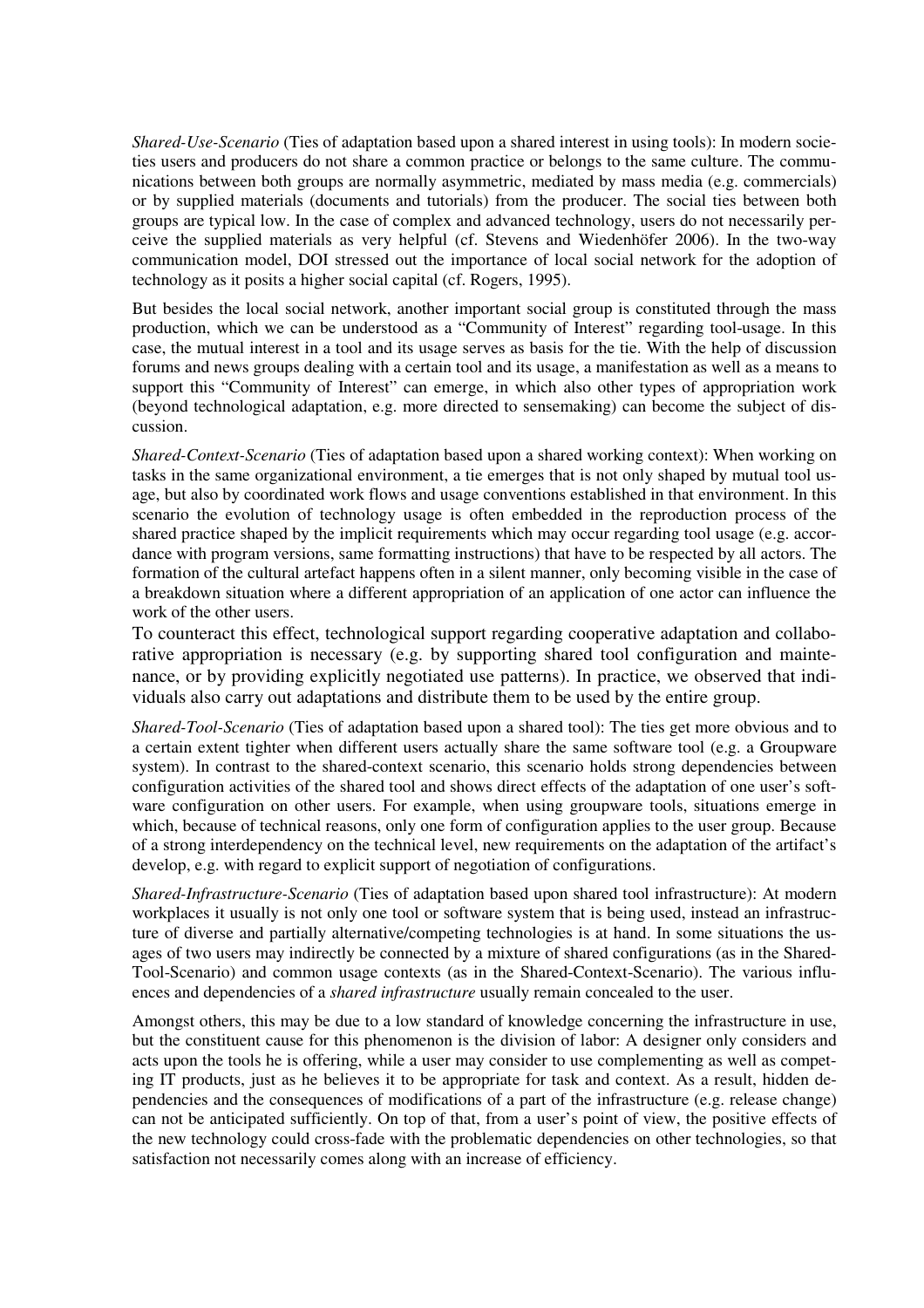#### **2.2 Supporting appropriation work**

After characterizing the socio-technical condition of appropriation in practice, we now turn to the appropriation as an activity which shapes practice as well as it was shaped by practice.

In the realm of historical materialistic approach of the Activity Theory, we have introduced the metaphor of appropriation work addressing the aspect of appropriation as an activity. Leontjew (1978) applies the historical materialistic philosophy of Marx to the field of learning, explaining the learning is primary no mental operation (as suggested by the metaphor of the information-processing activity), but an practical activity. Based on Leontjew, Engeström (1987) develops his model of learning emphasizing the material object-directed activities as socially embedded learning and argues that knowledge is embedded in practices.

In a closer examination of Engeströms model, Paavola et al. elaborate their concept of Communities of Networked Expertise, which is mainly built on the philosophy of Charles Sanders Pierce and American pragmatism (Paavola et al. 2002; Hakkarainen et al. 2004). In this work, Paavola et al. - with reference to (Sfard 1998) - have identified two different ideal types of learning in the scientific discourse: the "acquisition metaphor" of learning and the "participation metaphor" of learning. But Paavola et al. argue that a third conceptionalisation is necessary, which is described as the "knowledge metaphor" of learning, and which has similarities to Engeströms concept of expanding learning (cf.: Paavola et al. 2002).

We would like to consider the multiple forms in the context of the appropriation of software systems. Furthermore we will discuss the support of appropriation work as presented by the various concepts.

#### *2.2.1 Appropriation by acquisition and training*

(Paavola et al. 2002) explain the "acquisition metaphor" of learning as basing on a *"traditional view according to which learning is mainly a process of acquiring desired pieces of knowledge. The acquisition metaphor appears to rely on a 'folk theory' of mind according to which the mind is a container of knowledge, and learning is a process that fills the container, implanting knowledge there. Or in other terms, learning is a matter of individual construction, acquisition, and such outcomes, which are realized in the process of transfer; it consists in a person's capability to use and apply knowledge in new situations. Knowledge is a property and possession of an individual mind."*

This form of learning corresponds with the conception that the appropriation of a software system is manifested primarily in the individual learning of the right usage of a tool and through learning by doing. For this purpose the knowledge has to be presented in an appropriate form, making it easier to be "transferred" into the head of the user. One acts on the assumption that exercises and functions of software stand together in a close purpose-device-relation and that the operation is carried out in a standardized way of doing. Especially the adaptation and the acquisition of contact with the software are seen as a primarily optimizing problem. For example, typical devices that support the appropriation usually consist of ergonomic tests of the software system, the supply of user's manuals and they offer training courses with drill & practice exercises. To optimize the appropriation of software systems often software ergonomic and usability engineering methods are used.

This perception about appropriation has its strengths in the area of software systems designed for an execution of experienced, simple exercises in a stable environment. However, on the theoretical level this perception of appropriation has to face difficulties in capturing the phenomena of the notanticipated usage and to deal with it adequately. On the practical level, limits within the support of appropriation work in dynamic and complex environments arise. Furthermore, this perception loses sight of the social and cultural dimensions of appropriation processes, as observed in long-term studies (e.g. Mackay 1990; Pipek and Wulf 1999). This dimension can also be described with regard to the socio-technical user ties as natural components of modern working environments.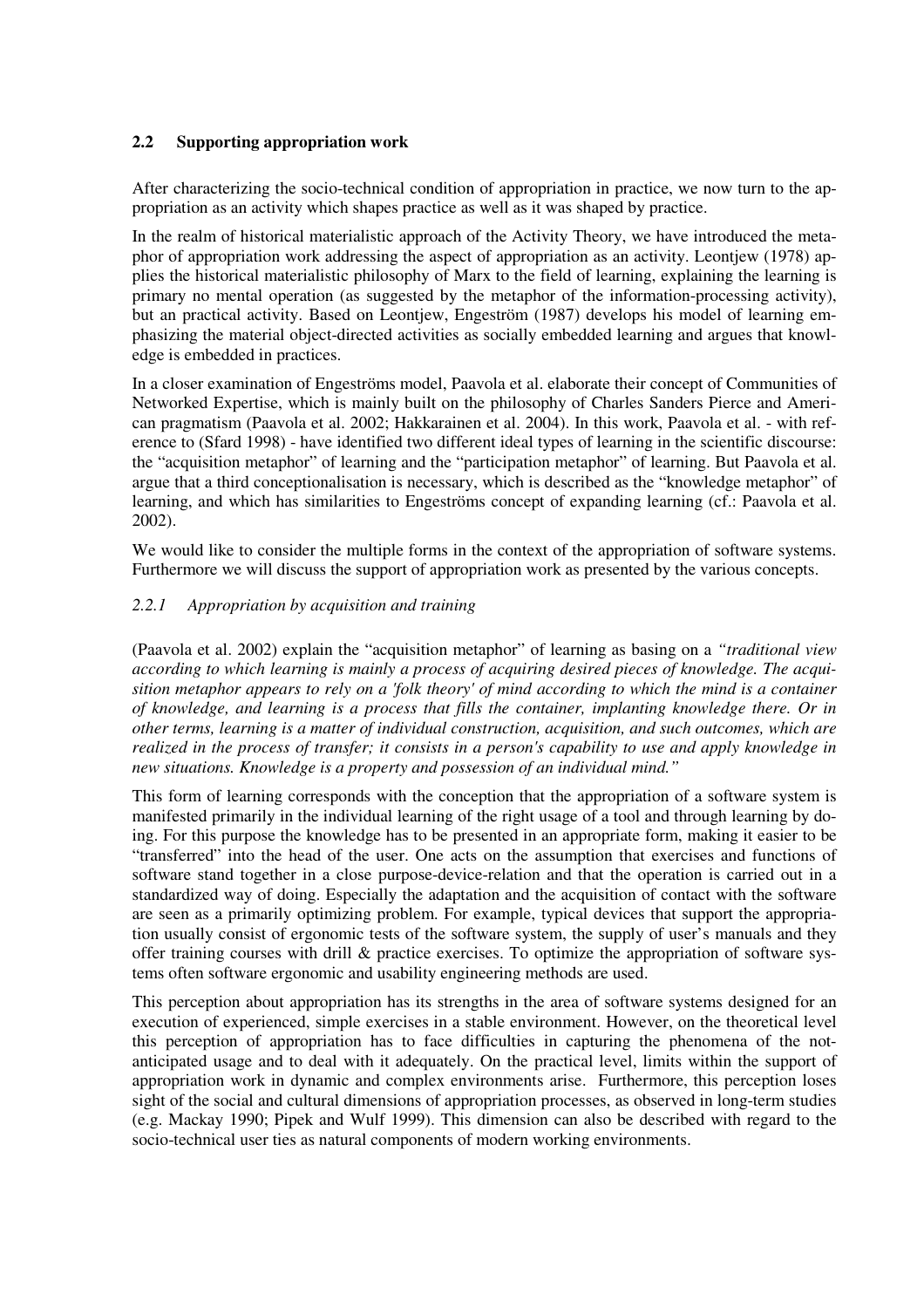#### *2.2.2 Appropriation by participation and enculturation*

(Paavola et al. 2002) describe the "participation metaphor" of learning as follows: *"(This metaphor) examines learning as a process of participating in various cultural practices and shared learning activities. According to it, the focus is on activities, i.e., on "knowing", and not so much on outcomes or products, i.e., on "knowledge" in the traditional sense. Knowledge does not exist either in a world of its own or in individual minds but is an aspect of participation in cultural practices."* 

This metaphor corresponds with the conception of the appropriation research, focusing on the sociocultural dimension of appropriation (e.g. Mackay 1990; Pipek 2005; Pipek and Kahler 2006). In this process, appropriation happens in social networks within organizations (e.g.: Mackay 1990) or within user communities (e.g.: Pipek 2005).

In a not-distributed Shared-Context-Scenario, appropriation activities can be observed which have been named as "over the shoulder learning" by Twidale (2005). Because modern working forms often consist of shared work, methods of the software-technical support of appropriation via enculturation exist to allow forms of "over the shoulder learning" in special and temporal distributed settings. Classical cooperation tools, such as newsgroups and discussion forums can, in this process, be diverted from its intended use. The usage of a specifically designed artefact-integrated discussion forum ("Use Discourse Environment") is for example discussed in (Pipek 2005).

Comparable to the corresponding learning theory attempts, those papers discussing appropriation support, focus on the aspect of participation and enculturation and are heavily influenced by the concept of Situated Learning (cf.: Lave 1989) and Community of Practice (cf.: Wenger 2000). This concept has its strengths in the declaration of learning processes in a relative stable culture of knowledge with stable (working) practices. However, the concept of Community of Practice is limited when it comes to innovation driven working practices, since on a theoretical level learning qua enculturation can only explain the learning processes of the "new" and not the "old" members of a Community of Practice in the learning scenario of an external innovation. The "old" members are seen as actors from whom the others learn, but not as learners themselves. In the area of appropriation, this approach only allows a limited acquisition of the phenomena of the not-anticipated usage. On a practical level the question arises, how appropriation work in a dynamic surrounding, influenced by basic changes and cultural transformation, can be supported. Generally speaking the strengths of this perspective, which regards appropriation as participation of a Community of Practice, are within the possibility to explain and support the diffusion of new things. On the other hand the process of cognition development is depicted in a limited way.

#### *2.2.3 Appropriation as cognitive development*

(Hakkarainen et al. 2004) describe the new aspect of the "knowledge-creation metaphor" as follows: *"(The) knowledge-creation metaphor of learning means that learning is seen as analogous to innovative processes of inquiry where new ideas created tools and practices, and initial knowledge is either substantially enriched or transformed."*

The concept of appropriation as cognition development is relatively new. It is also based on the assumption of appropriation being a social phenomenon, but focuses more on the development of innovative user forms, which cannot be traced back to adoption of traditional user forms. Based on the question about "logic of discovery", the point is that the collective creativity of the user has to be supported. One example is in the context of constructionism. (Papert 1993) developed Lego Mindstorms, which suggests explorative approaches for constructing by an appropriate design of the artifacts, but makes little allowance for the social processes in the context of technology exploration. Another example in this context is the "PaDU"-tool for user innovation support presented in this paper.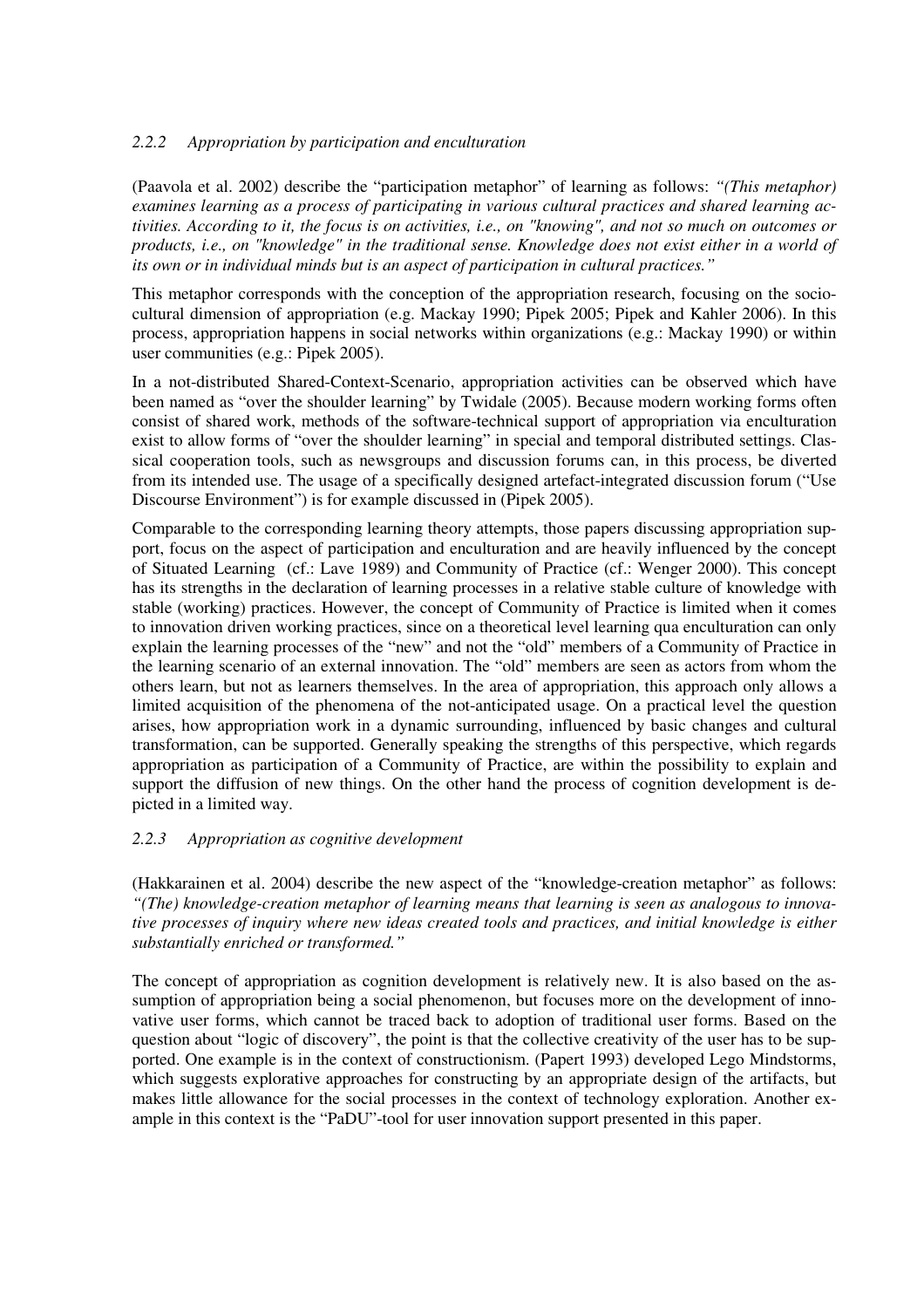# **3 SUPPORTING APPROPRIATION WORK**

So far, we have theoretically explained and positioned the social aspect of the establishment of software usage. Appropriation work and its support were introduced as an important aspect in the crosslinking of users and in the establishment of technology-oriented social capital. We now want to clarify, with the help of examples, how appropriation work and its support can look like.

### **3.1 Applying the framework of 'appropriation in practice' as an analytical lens**

We differentiate our examples according to the scenarios of socio-technical user ties and according to the three forms of the appropriation support. With this, it is possible to classify and present projects with various backgrounds in a unitary way. *Table 1* lists different examples of projects, developed within our research on appropriation support. In the following we will explain important aspects concerning the interdependency with social networks.

| Project                             | <b>Scenario</b>                |                          | Forms of appropriation support                                                                                                                                                                       |
|-------------------------------------|--------------------------------|--------------------------|------------------------------------------------------------------------------------------------------------------------------------------------------------------------------------------------------|
| <b>BSCWeasel</b>                    | Shared-Tool,<br>Shared-Use     | $\overline{\phantom{0}}$ | negotiation of local usage conventions via discussion forums<br>collective sense making processes via wiki-based aid systems<br>(CHiC)<br>support of creativity via an integrated design tool (PaDU) |
| come IN                             | Shared-Tool.<br>Shared-Context |                          | support of appropriation with a project-based initiation of CoPs                                                                                                                                     |
| <b>Digital construction</b><br>kits | Shared-Tool,<br>Shared-Context |                          | support of appropriation with the help of cognition development qua<br>navigated exploration                                                                                                         |
| Olvio                               | Shared-Infrastructure          |                          | support with the help of usage discourse in an online-future-<br>workshop                                                                                                                            |

*Table 1. Examples of appropriation support*

## *3.1.1 The BSCWeasel project*

BSCWeasel is a component-based desktop application, permitting an alternative access to the popular web-based groupware system BSCW. It offers a large number of functions, which are supposed to support collaborative work, developed as an open-source project by the University of Siegen<sup>3</sup>.

In the BSCW-usage context, self-developed forms of support of appropriation work via enculturation have been observed. For example, some workgroups used the possibility to compile discussion forums in order to administer local contextualized FAQ-lists and to negotiate usage conventions. This form of mutual help was included in the BSCWeasel project and was advanced by the concept of Community Help in Context (CHiC) (cf.: Stevens and Wiedenhöfer 2006). CHiC is based on the idea of combining the context aid with a Wiki. Through this, it is possible to modify and concretize help texts and to exchange opinions with other users. It encourages appropriation via enculturation by simplifying the access for the user on the one hand and the active participation with mutual designed usage documentation and recommendation on the other hand.

The PaDU-project is based on the concept of collective cognition development. PaDU (Participatory Design in Use) supports the exchange of usage ideas and (re)design requests by providing tools for editing screenshots (cf.: Stevens and Draxler 2006). The annotation and discussion of such contributions take place on a shared (by developer and user) design-discourse system. The PaDU-system is an example for supporting collective innovation processes in the Shared-Use-Scenario. After the adoption of PaDU into BSCWeasel, a higher attendance and cross-linking of users or rather designers and users

<sup>&</sup>lt;sup>3</sup> Cf: http://www.bscweasel.de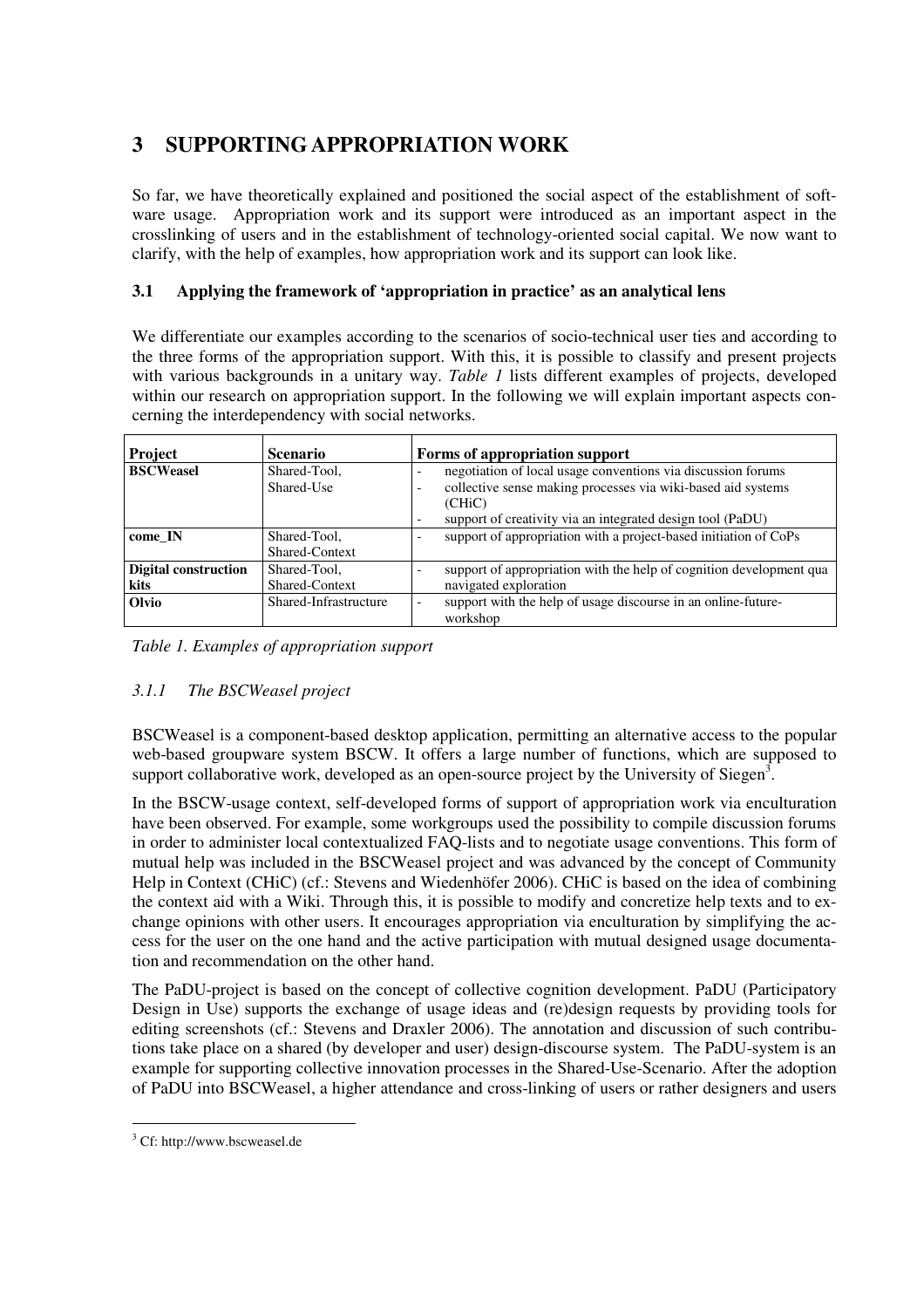had been established. Thematically, the contributions of users range from the description of simple mistakes in the application development to usability problems and to the description of new functions. These functions do not only make alternative usage possibilities transparent for the user, but also show further development potentials.

#### *3.1.2 Appropriation in the intercultural computer club come\_IN*

The research project come IN runs since March 2004. Its main goal is to encourage common learning of various cultures and generations. For this purpose the appropriation of modern information and communication technologies (IKT) and their effects on the development of collective identities is investigated in two elementary schools. Already in March 2004 an internet-and-computer-meeting place ("come\_IN") for students and parents was founded, being more than a classic model of a computer club. In this field of application user ties from the shared-tool scenario and the shared-context are complementary.

The appropriation of software applications takes place with the help of collective project work based on modern media. On the one hand those projects are supposed to support a reduction of the linguistical and cultural differences in multi-ethnic districts. On the other hand it is supposed to attain the effect of identity formation among the participants. The come\_IN project is an example of the realization of appropriation via participation and enculturation.

Out of the project oriented teamwork of children and parents, new forms of cooperation have emerged, which not only cross the boundaries between generations and cultures, but also reverse or even abolish the traditional roles of teacher and students. Through the shared usage of information technology available in the club (computers with several standard programs und creative programs for drawing and music making, cameras etc), the formation of a Shared-Infrastructure-Scenario can also be observed within the project groups. For example, attempts are made, which base on a bricolage (Levi-Strauss 1966). Bricolage denotes a new composition of tools in order to enlarge the usage contexts. One example from the project are new forms of using mind maps: although mind maps were at first only used for the organization of project goals, they are now also used for the presentation of results (e.g. in connection with a video-projector). This trend of developing a shared-used technological infrastructure will probably continue with the advised networking of both locations. A detailed description of the context can be found in (Stevens et al. 2005; Schubert 2007).

#### *3.1.3 Appropriation of digital construction building sets*

This project which is part of a German nationally funded research programme examines the question of appropriation of computers as universal machines through children. With the examples of Lego Mindstorms, designed according to the constructional learning theories of Seymour Papert (cf.:Papert 1993) and Squeak/Smalltalk, an object-oriented programming language created by Alan Kay, a virtual development platform for elementary students is developed at the moment.

It is tested within the above named computer club. According to children the computers are seen as complex systems, which often have to be programmed along a specification, although not in an engineering sense. In a playful way children intervene with the graphical representation of the programming code, in order to irritate the computer system and to appropriate the medium in an explorative way via observation of effects. The aim of the project is to pick up the ethnic/primitive form of cognition development, but to direct it through briefed contextualization. In the last step this is supposed to lead to the metaphors of appropriation of programming techniques. These metaphors are based on the narrative display field of children and gives insights into the constructional process of experiencebased everyday life reflection of children. Finally, on the basis of gained metaphors and insights, a software development environment will be developed, which is suitable for children.

As a software- technical support we will build on Scratch (Maloney et al. 2004), which was also developed on the basis of Squeak and Smalltalk, but restricts the users much more in their learn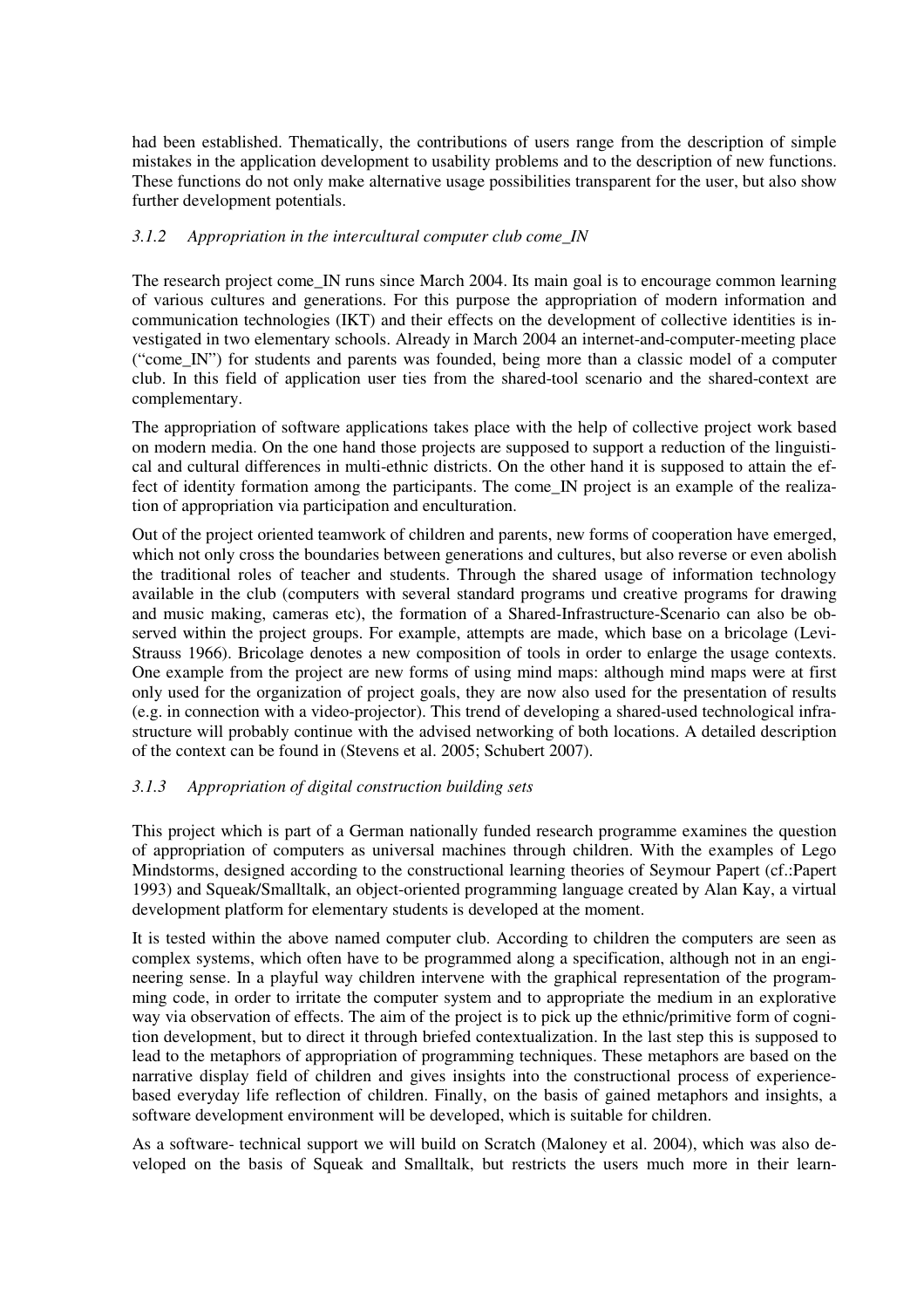biographical development of programming techniques and aims more at the multimedia-based presentation of already existing horizons of experience. (Self-) portrayal (i.e. narration) is put in front of (self-) development. Key to the appropriation support is not only the support of communication, but also the presentation of technical configurability through appropriate, user-friendly metaphors and comprehensible patterns of reaction.

The primarily addressed form of appropriation is the appropriation via cognition development. However it is shown here that this form is to be understood not in contrast but as a completion to appropriation via knowledge acquisition and training. For a final assessment of (software-technical) support measures it is still too early. However, the combination of Lego Mindstorm Robotic, with its relatively strict focus on technical development (already given through the form of its robots), with Scratch (and its narrative construction attempt) could be a fruitful way to programming-supported display software suitable for children.

#### *3.1.4 Appropriation support in software infrastructures*

Within the scope of the Olvio project a concept of appropriation support was developed, which has helped four research groups with the establishment of a shared development infrastructure (Pipek 2005). Based on the idea of the accomplishment of a modern online future workshop (guided moderation with the steps "critique phase", "fantasy phase" and "planning of implementation") a web-based discussion forum and a tailored screenshot and an annotation tool was offered to mediate the appropriation of a shared infrastructure. In contrast to e.g. the BSCW the appropriation support had to take place, due to its allotted character of the technologies (development areas, code-databases, compiler, graphic-frameworks etc. all in different places), outside the used technologies, which is rather typical for the Shared-Infrastructure-Scenarios.

In the course of the project it was shown that appropriation of a shared development infrastructure did not work, but numerous local improvements of the infrastructure were able to be accredited to the failed appropriation process. Also the cross-linking between the employees of various organizations was improved. However it became clear that appropriation support aims at activities which are subordinated to the productive work of organizations. That is why, in case of its usability, high demands are put on the appropriation support concepts.

#### **3.2 Towards an Infrastructure supporting the appropriation work**

The discussion of the various research projects is supposed to show that currently no canonical form of support of appropriation work is available. However, some recurring moments are recognizable, for example 'integration in the use context', 'support of active participation', 'support of communication-, cooperation- and networking processes'. In these network of different actors (like users, power users, administrators, developers, etc.) the software artefact plays the role of a boundary object among the different actors. Based on these insights we set up a list of fundamental requirement on a softwaretechnical infrastructure support for appropriation work more efficient.

*Taking the embodied user experience into account:* Normally experience is embodied, formed by the practical activities where action and perception constitute a unity (Hakkarainen et al. 2004). In this process the user interface (as the semiotic skin of the boundary object) plays an important role and therefore the appropriation infrastructure should take this into account, interweaving the shared infrastructure directly into the use context. Practically this means that software systems should posit a direct activation mechanism (cf. Wulf and Golombek 2001 ; Stevens and Wiedenhöfer 2006) that simplify the transfer between usage, usage discourse and usage appropriation. It should also support the expression and the reflection of the embodied experience. e.g. by graphical annotation tools (cf. Pipek 2005).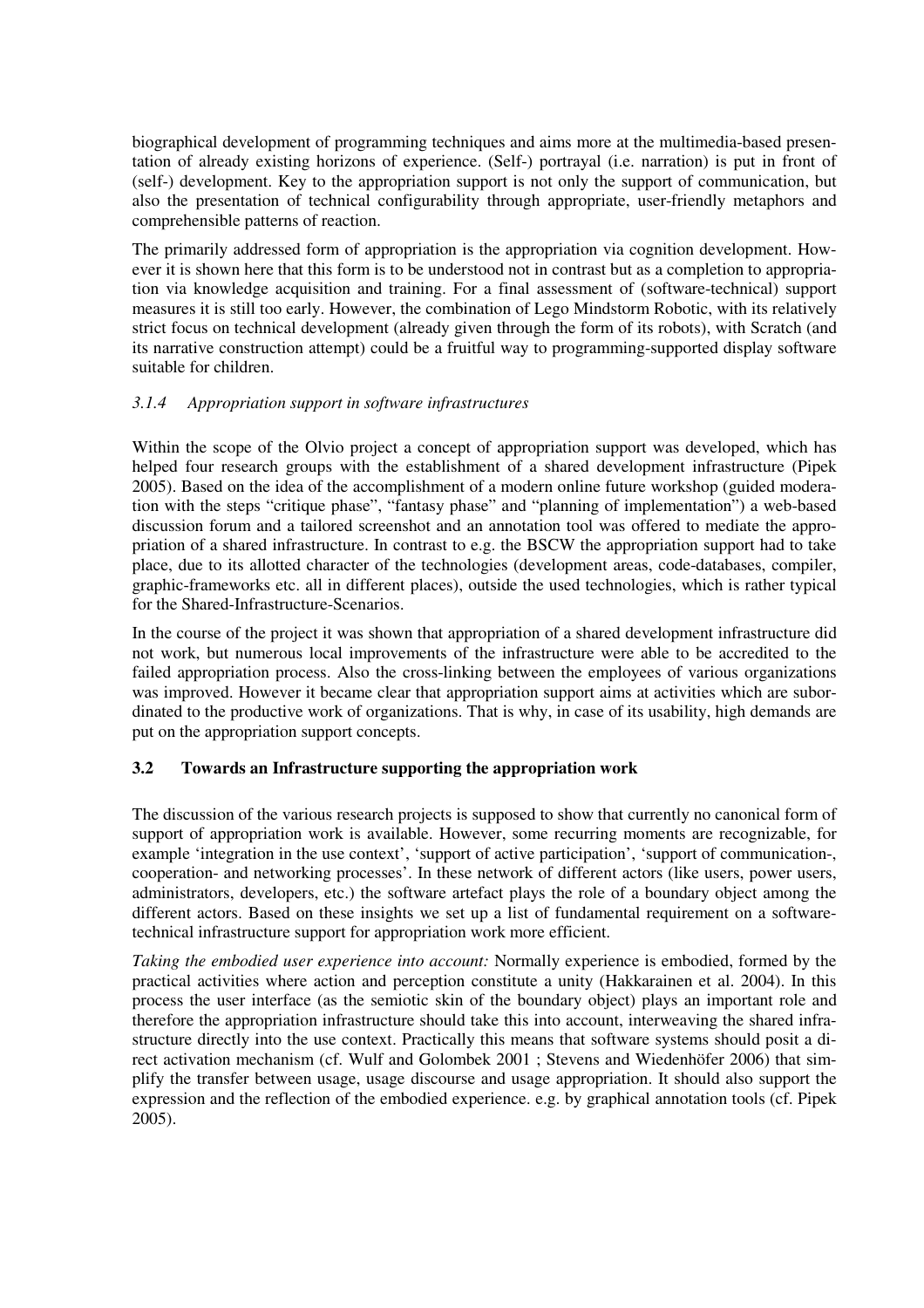*Discourse infrastructure*: The software system should integrate a shared discourse infrastructure to foster the social process of sense making and negotiation around the used technology. Discourses can be related to the own application usage, intertwined with experiences of other actors or negotiations of common interpretations. It should also include the reference to the related tailored artefact, as well as to other additional components and software.

*Cooperative Tailoring*: The software system should integrate means for cooperative tailoring. These include all technical aspects of individualizing of the software system as well as the management of repositories. Those store and manage ready-made components as well as tailoring artefacts.

*Additional Appropriation support*: Beside the communication support, an appropriation infrastructure should support appropriation by automatic generated user recommendations. It underlines the importance of analysing individual and collective use histories (Bell et al. 2006). Taken the social perspective on appropriation seriously, the (semi-)automatic adjustment of the system is only facet. The other important feature of the analysis of the use histories, is to give recommendations for "similar" users, usage expertise to his usage context and identification of appropriation trajectories.

Based on these requirements we have developed software architecture for the next generation of an integrated Eclipse appropriation and provisioning infrastructure (cf. Stevens et al. 2007). In addition, we use these lists as an analytical lens for a technology comparison (cf. Draxler et al. 2008).

## **4 CONCLUSION**

In trying to apply the DOI (Rogers, 1995), to systematize our action research oriented projects on technology diffusion processes in practice, we have come aware that we cannot express important aspects in the vocabulary of DOI. In particular, it marginalized the user creativity in IT adoption process. In order to bring these phenomena into the centre of a theoretical reflection, we adopt the appropriation term of Marx (cf. Poole/DeScantis, 1989) taken a bird's eye and an actor perspective into account. Taken social as well as learning processes into account is the basic link between our conception and the conceptions within DOI theory. Below these similarities, DOI interprets this term from an information processing paradigm, where our neo-Marxian approach is grounded in 'practice' as a paradigmatic term. Also, the research interests are slightly different: DOI was developed to inform a change agent, how an outsider can make the implementation of a new technology more efficient. Instead, our perspective is grounded in a Design Science perspective that targets the creative, self-organizing appropriation processes we observed and that suggests to offer support for negotiation and sensemaking, because the establishment of usages perceived as helpful cannot be operationalized in a deterministic, anticipable way. Though we are aware that any support we offer will also undergo a process of appropriation, we would expect our communication/negotiation/tailoring tools to require less cognitive effort than the technology on 'first order' appropriation.

In particular, we described a preliminary answer to this challenge for the design of information systems. We need to develop a theory of practice, but it is not helpful to base this theory only on causal relations between the technology, the organizational context and adoption patterns. We also need to capture the essence of the creative activities of appropriation and continue with a activity-centric theoretical reflection that gives an orientation for design decisions. We showed that the historicalmaterialistic conception of appropriation of Marx can give a theoretical fundament for these considerations. We illustrated this by applying two neo-Marxian approaches to understand the sociotechnical as well as the evolutionary, learning-oriented facets of appropriation. We applied these to systematize several examples from four different research projects, and presented fundamental requirements for appropriation support, which can guide us and other designers to enhance their IT artefacts in order to acknowledge that in fact every software is social when we develop a design perspective that transcends the design of 'technology' towards a notion of 'design of technology usage'.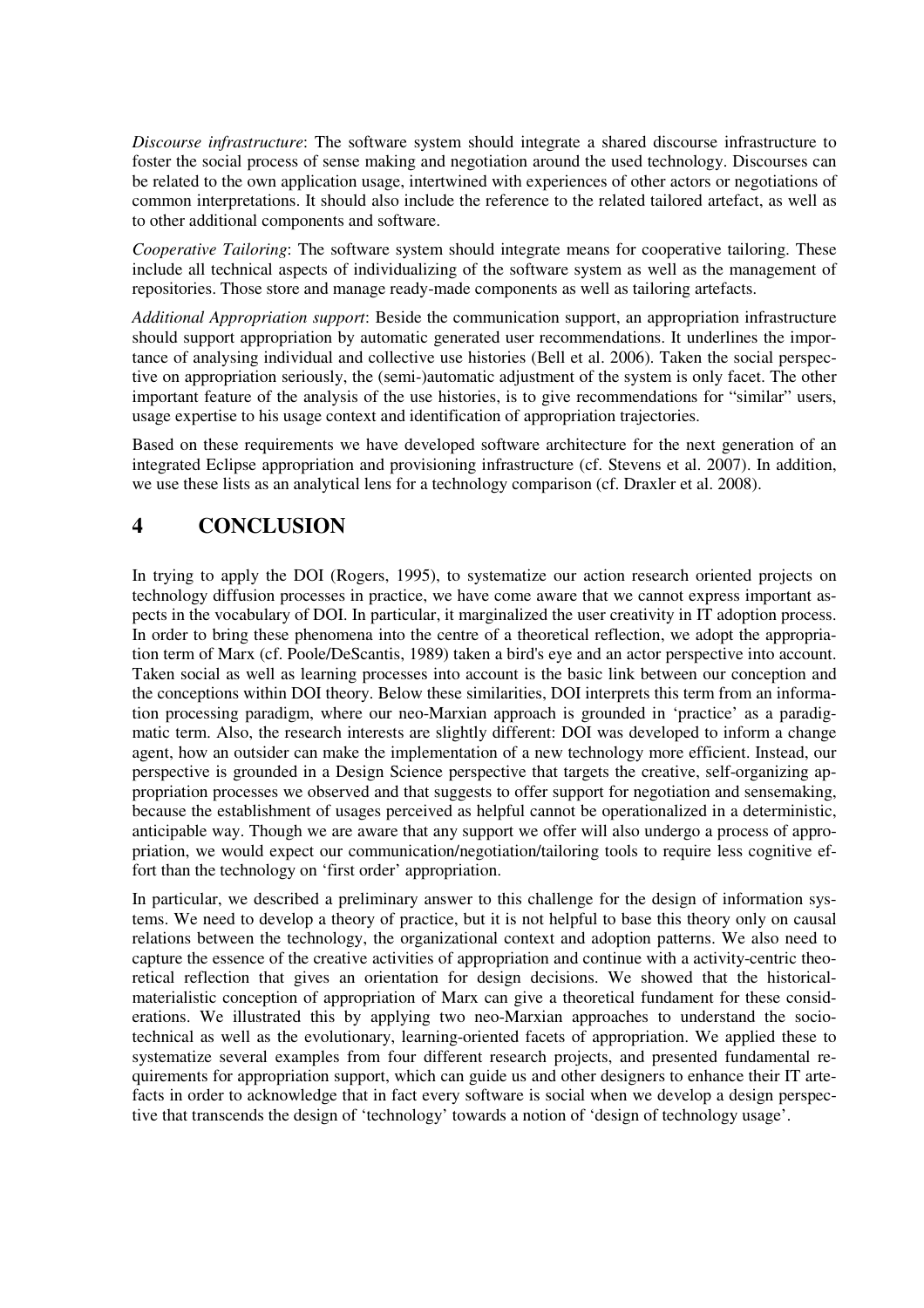#### References

Agre, P. E. (1997) Computation and human experience. Cambridge University Press.

- Bell, M., Hall, M., Chalmers, M., Gray, P. and Brown, B. (2006) Domino: Exploring mobile collaborative software adaptation. In Proc of. Pervasive.
- Boudreau, M.-C. and Robey, D. (2005) Enacting integrated information technology: A human agency perspective. Organization Science 16 (1), 3-18.
- Bourdieu, P. (1972) Outline of a theory of practice. Cambridge University Press, Cambridge.
- De Souza, C. S., Barbosa, S. D. J. and Silva, S. R. P. (2001) Semiotic engineering principles for evaluating end-user programming environments. . Interacting with Computers 13 (4), 467-495.
- Desanctis, G. and Poole, M. S. (1994) Capturing the complexity in advanced technology use: Adaptive structuration theory. Organization Science 5 (2), 121-147.
- Dourish, P. (2003) The appropriation of interactive technologies: Some lessons from placeless documents. Journal of CSCW 12 (4), 465-490.
- Draxler, S., Stevens, G., Sander, H. and Schwartz, T. (2008) Kooperative eclipse-verwaltung. Eclipse Magazin 14, 70-77.
- Du Gay, P., Hall, S., Janes, L., Mackay, H. and Negus, K. (1997) Doing cultural studies: The story of the sony walkman. Sage Publications, London.
- Engestrom, Y. (1987) Learning by expanding. An activity theoretical approach to developmental research. Orienta-Konsultit, Helsinki.
- Hakkarainen, K. P. J., Palonen, T. and Paavola, S. (2004) Communities of networked expertise: Professional and educational perspectives. Elsevier.
- Hevner, A., March, S., Park, J. and Ram, S. (2004) Design science in information systems research. MIS Quarterly 28 (1), 75-105.
- Huysman, M. and Wulf, V. (2005) The role of information technology in sustaining the relational base of communities. The Information Society (TIS) 21 (2), 81 - 89.
- Kautz, K. and Pries-Heje, J. (Eds.) (1996) Diffusion and adoption of information technology. Chapman and Hall, London.
- Kuhn, T. S. (1970) The structure of scientific revolutions. Univ. of Chicago Press, Chicago.
- Lave, J. (1989) Cognition in practice: Mind, mathematics and culture of everyday life. Cambridge University Press, Cambridge, UK.
- Leont'ev, A. (1978) Activity, consciousness, and personality.
- Levi-Strauss (1966) The savage mind. Oxford University Press.
- Lyytinen, K. and Damsgaard, J. (2001) What's wrong with the diffusion of innovation theory. The case of a complex and networked technology. In Proc. of the IFIP 8.6. Conference.
- Mackay, W. E. (1990) Users and customizable software: A co-adaptive phenomenon. MIT, Boston.
- Maloney, J., Burd, L., Kafai, Y., Rusk, N., Silverman, B. and (), M. R. (2004) Scratch: A sneak preview. In Second International Conference on Creating, Connecting, and Collaborating through Computing, pp 104-109, Kyoto, Japan.
- Marx, K. (1972) Einleitung [zur kritik der politischen ökonomie]. In Marx-engels-werke, Dietz Verlag Berlin.
- Orlikowski, W. J. (2000) Using technology and constituting structures: A practice lens for studying technology in organizations. Organization Science 11 (4), 404-428.
- Orlikowski, W. J. and Robey, D. (1991) Information technology and the structuring of organizations. Information Systems Research 2 (2), 143-169.
- Paavola, S., Lipponen, L. and Hakkarainen, K. (2002) Epistemological foundations for cscl: A comparison of three models of innovative knowledge communities In Proc. of CSCL'02, pp 24-32.
- Papert, S. (1993) Mindstorms children, computers, and powerful ideas. Basic Books.
- Pipek, V. (2005) From tailoring to appropriation support: Negotiating groupware usage. Department of Information Processing Science, University of Oulu, Finnland.
- Pipek, V. (2005) Negotiating infrastructure: Supporting the appropriation of collaborative software. International Reports on Socio-Informatics 2 (1), 3-44.